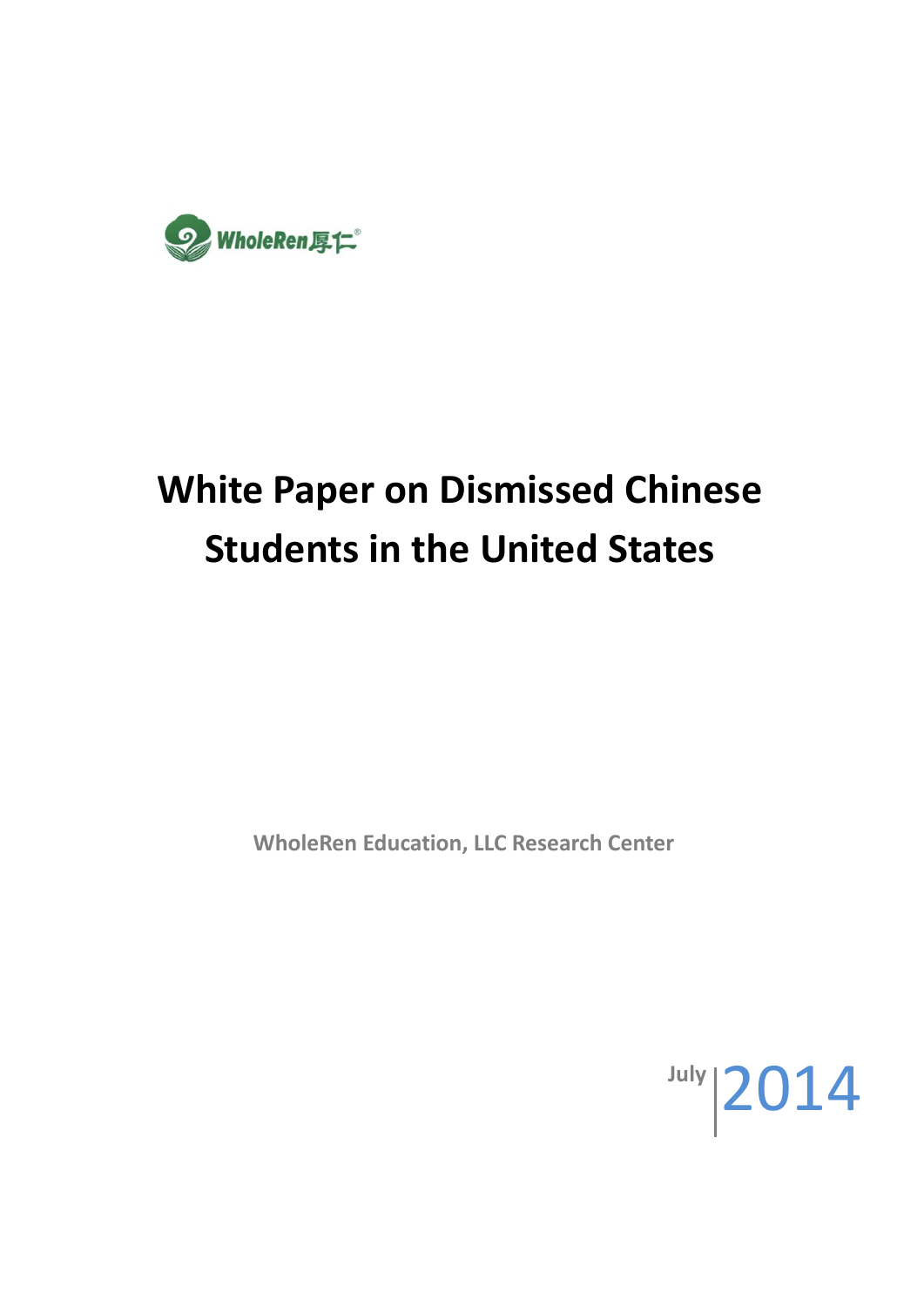# **Table of Content**

| 3.2.1 Comprehensive Correlative Analysis of Reason of Dismissal and Gender  11      |  |
|-------------------------------------------------------------------------------------|--|
| 3.2.2 Comprehensive Correlative Analysis of Reason of Dismissal and Age  12         |  |
| 3.2.3 Comprehensive Correlative Analysis of Reason of Dismissal and National Rank   |  |
|                                                                                     |  |
| 3.2.4 Comprehensive Correlative Analysis of Reason of Dismissal and Degree Pursuing |  |
| 3.2.5 Comprehensive Correlative Analysis of Reason of Dismissal and Major 15        |  |
|                                                                                     |  |
|                                                                                     |  |
|                                                                                     |  |
| 1 Pace Study of Emergency Convice 40                                                |  |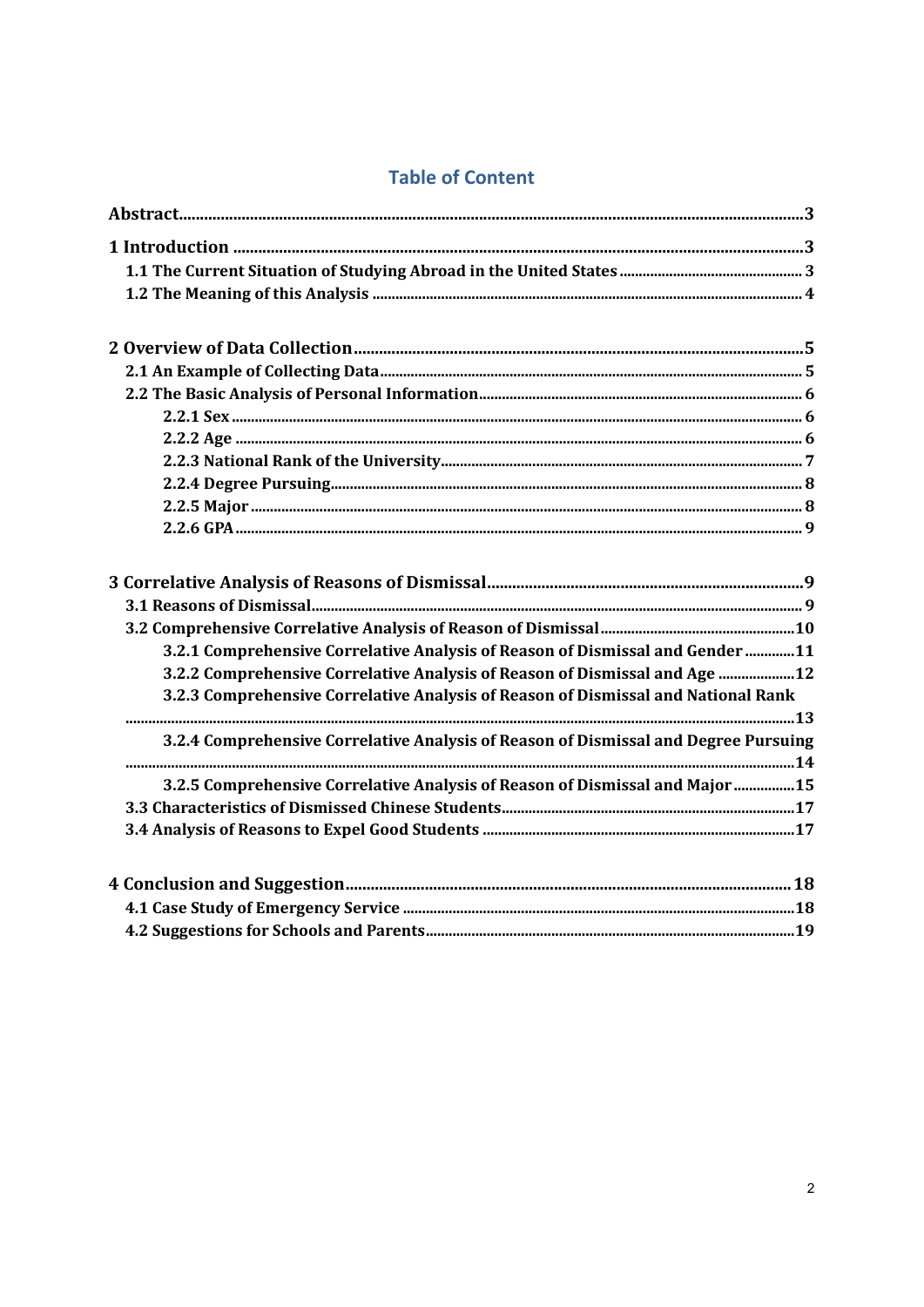**Abstract:** Most Chinese students believe that an admission letter equals a bright future. However, according to WholeRen Consulting Database, there are 515 Chinese students expelled by American schools due to a series of reasons. The primary expelling reasons are as follow: low GPA (62.1%), academic dishonesty (21.4%), low attendance (10.9%), misbehavior (2.9%), breaking the law (1.9%), and psychological issues (0.7%). This White Paper intends to analyze the dismissed students' chacteristics and reasons of dismissal, thus, we try to reveal their main characteristics and provide suggestions to prevent students from dismissal.

# **1 Introduction**

#### **1.1 Current Situation of Chinese Students in United States**

The rapid economic development in China has incentivized an increasing number of Chinese students to study abroad, including the United States, Australia, Canada, France, Germany, Great Britain, and other European countries. According to the China Ministry of Education, a total of 413,900 students were studying abroad in 2013, which was an increase of 3.58% compared to the data published in 2012. **Fig. 1.1** shows the population of Chinese students studying abroad from 2006 to 2013.





According to the American "Open Doors Report" from Institute of International Education (IIE): before 2008, the Indian were the largest part of international students; yet after 2009, Chinese became the largest group. The huge population of Chinese students in the U.S. has attracted the attention of many education institution agencies.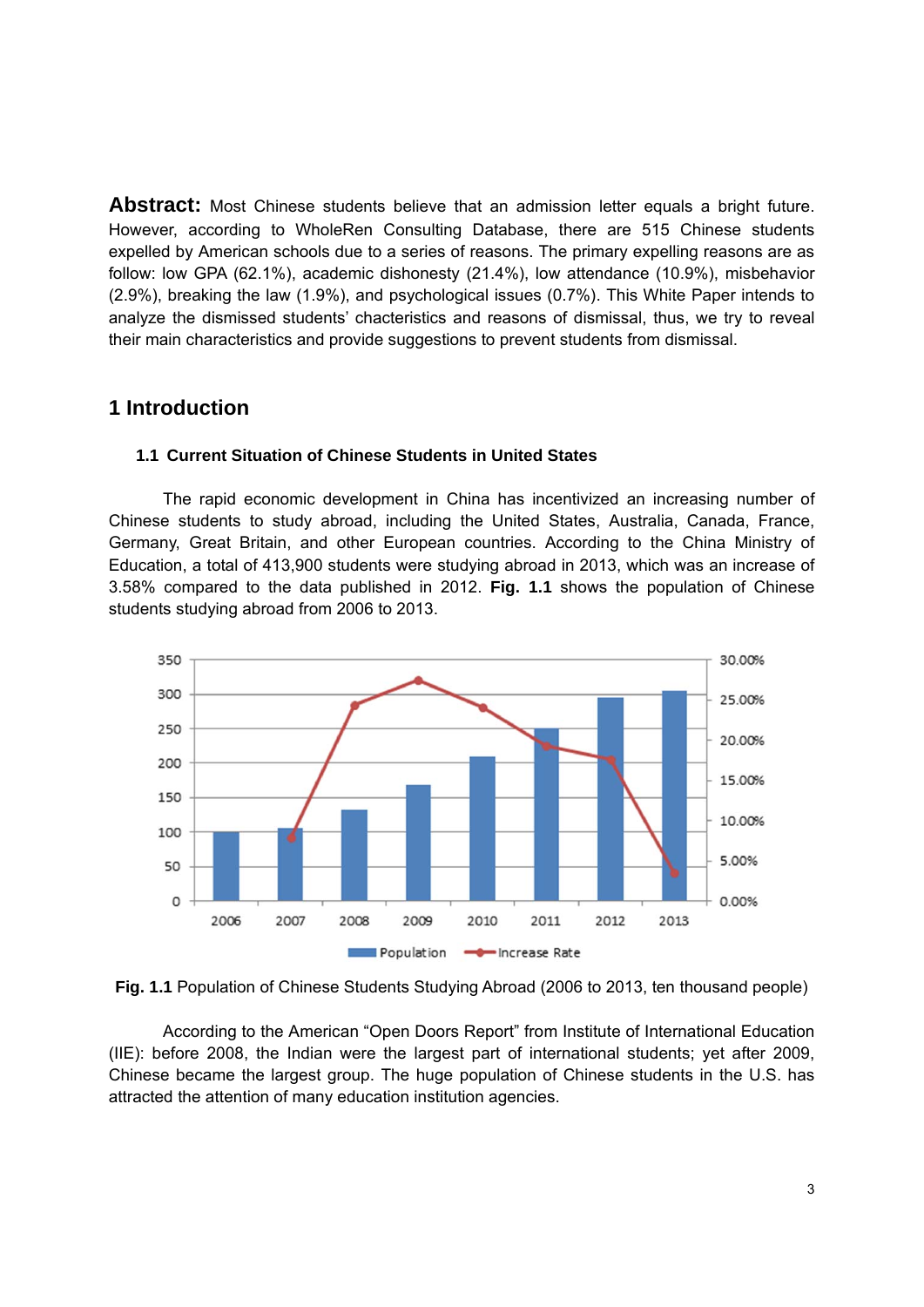We found that the admission of top universities becomes rigorous and the admission rate drops, especially since the Financial Crisis in 2008 which leads to tremendously big changes of the economy, policy, and many other situations. It is not only because of the shrinking budget, but also because of a unavoidable gap between strict requirements of universities and Chinese applicants' qualifications like language competency, academic ability, communication skill, living capability, psychological adjustment ability, etc.

Although the increment of the Chinese students going abroad is becoming lower, the population of Chinese students in the U.S. still keeps growing. According to the Study Abroad Trend Report for 2014, which was conducted by Online China Education, the amount of Chinese students who study abroad to pursue bachelor or lower degrees is raising, and current Chinese overseas students are younger than those in past years.

Most of Chinese students in the Unites State are young, and are also lacking sufficient skills or experience to live alone. When they go abroad alone, the high workload, local social requirements, mental stress, culture shock of new environments are major issues that the Chinese students must confront and contend with. Obtaining the admission is just the first step of studying abroad. The following three to four years of life will be filled of challenges. Sometimes, if they face one issue improperly, they might face the critical punishment that they have never ever been though of. Those occasions may not happen regularly in China, but they do frequently appear here! Will they be able to handle all of the stress and work coming from the strict requirements of schools?

#### **1.2 The Meaning of this Analysis**

Most Chinese parents believe that obtaining the admission automatically equals having a bright future. So do many Chinese students. However, it is not rare that a Chinese student put in huge efforts but cannot graduate from a U.S. high school or university. It is because that, compared with universities in China, universities in the United States are quite demanding in terms of academic integrity and graduation requirements. Dismissal is common for Chinese students while pursuing higher education in the United States.

Some students, as well as their parents, do not have a general understanding about different education systems and the situation in the U.S.A. So a series of severe problems may happen to students who do not have enough preparation for the future study and living in the U.S. Therefore, this study is intended to reveal such problems, especially on Chinese students in the United States.

This study first analyzes dismissed Chinese students' demographic information, such as gender, age, major, and degree. Next, the report studies correlations between personal information and reasons of dismissal, and summarizes the characteristics of Chinese students who are most likely expelled. Finally, the report offers some advice on overseas students.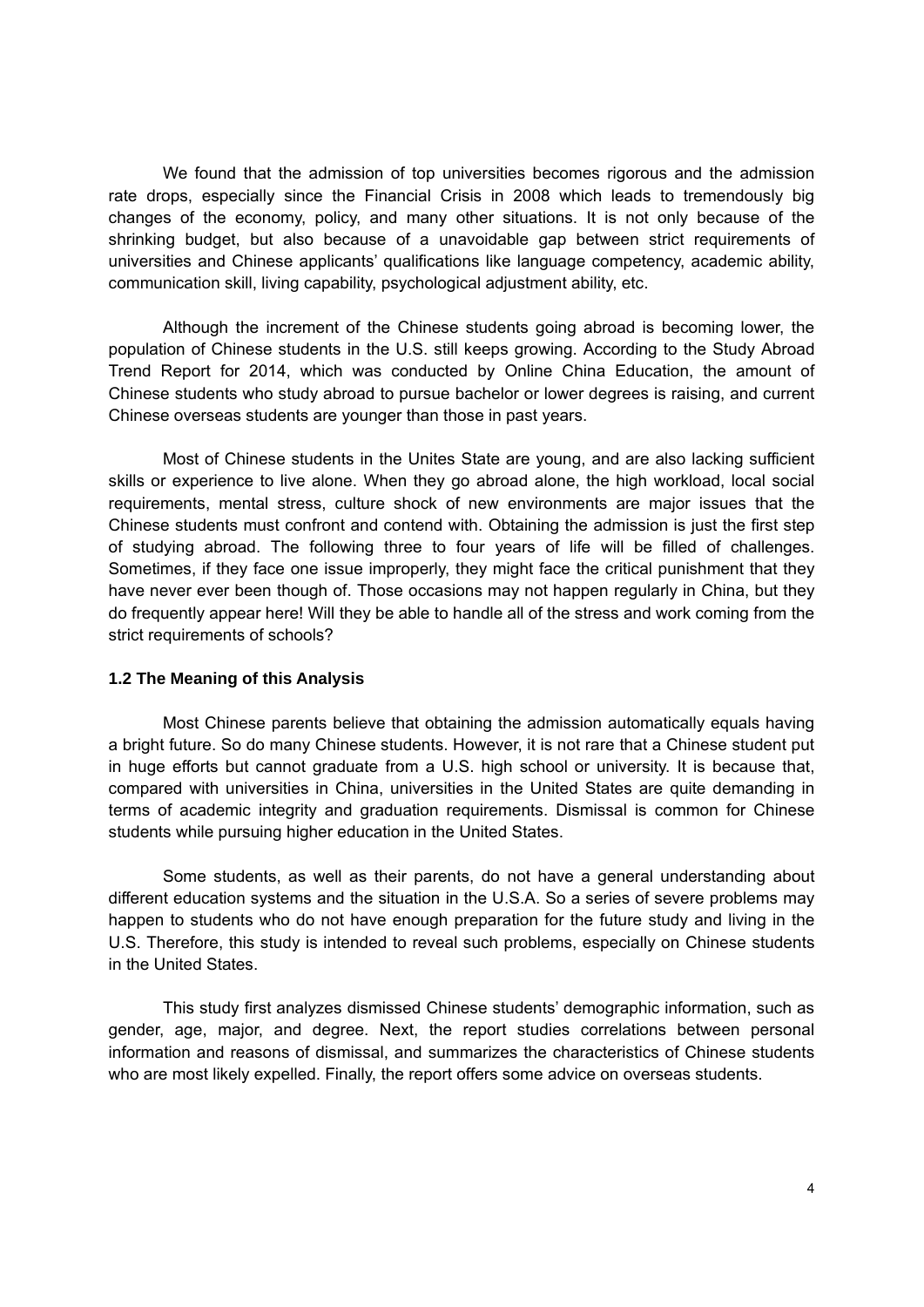# **2 Overview of Data Collection**

By July 2014, WholeRen Education Consulting Database contains 492 useful data, which accounts for 95.5% of 515 raw data.

While conducting this survey, we focus on the following aspects: Name, Gender, Born Year, Age, Degree Pursuing, Major, University, National Rank<sup>1</sup>, GPA, Record (Expel) Year, Reason of Dismissal.

# **2.1 An Example of Collecting Data**

【The Reason of Dismissal】

H (alias) was dismissed by Vanderbilt University, whose national rank is 17, because of absence of final examinations last semester and moderate depressive symptoms. H's campus had a few Chinese students, and H was also so shy to make friends with Americans. When her American friends turned down her offer of ordering Chinese food, she thought she was discriminated. Apart from the disappointing communication, she felt depressed when her great efforts on study did not get well paid.

【Original Email from the Student】

 I am H (alias). Thank you so much for helping me. I just met with the professor from ISSS, and got three choices: 1. Going back home, 2. Transferring to another university, and 3. Studying in a language institution. The staff will terminate my record in 10 days, and then there will be 15 grace days before I have to leave Vanderbilt University.

 My mind is made to transfer to another university, because I want to prove my capability of learning. I finished my undergraduate degree in Fudan Univeristy, a Chinese Top 3 University, with high GPA. And I believe that the depression can be cured! Please find more information in the attachment, which is about the notice from my professor.

# 【The Process of Collecting Data】

1

 The following is the description of the process how we find useful data for this survey. With the help of H's personal information like I-20, passport, and chatting records with professors, we find:

> Name: H Gender: Female Born Year: 1992

 $1$  The National Rank from U.S. News is adopted by this survey.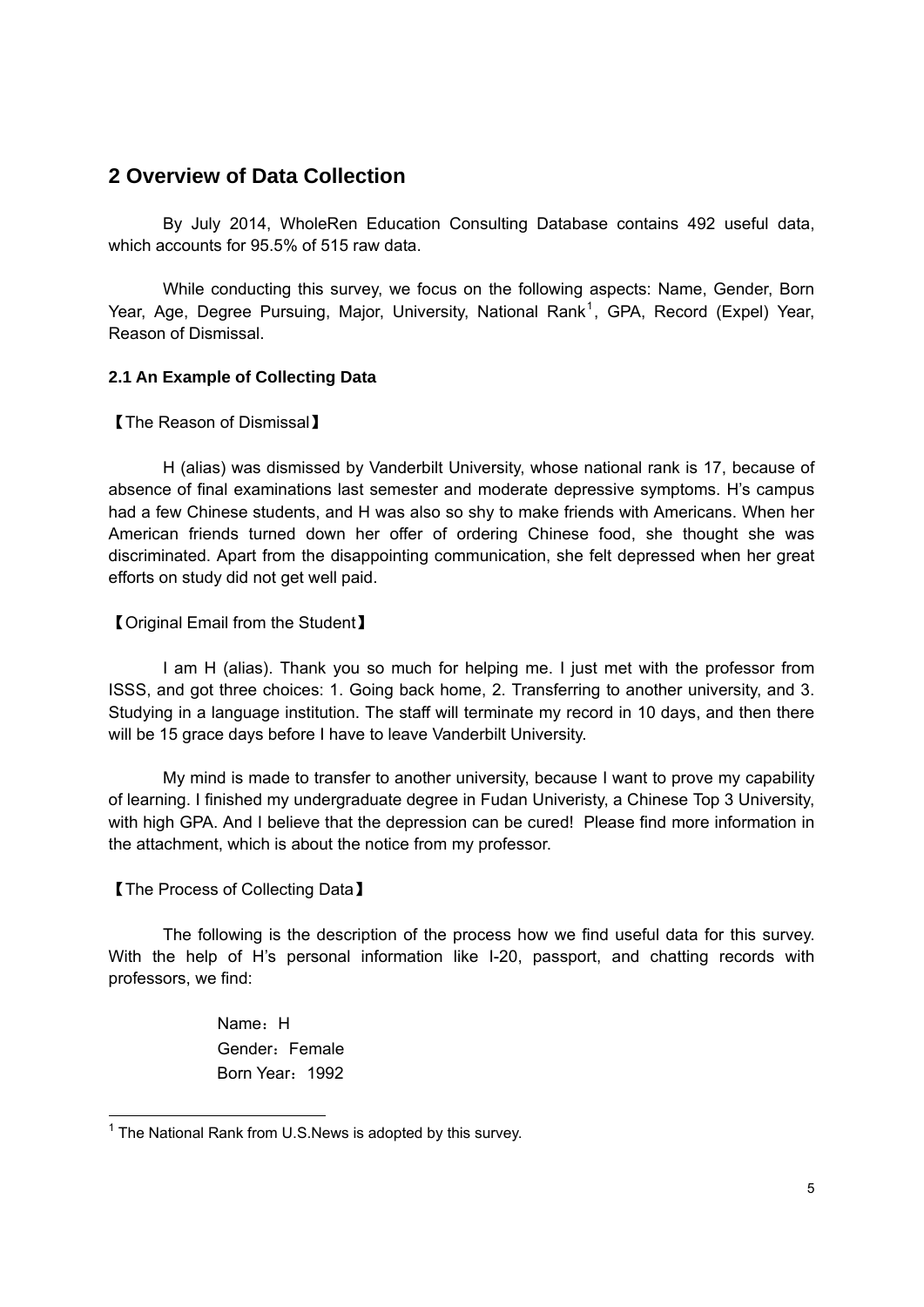Age: 22 Degree Pursuing: Bachelor Major: Economics University: Vanderbilt University National Rank:17 GPA: 0 Record Year:2014 Reason of Dismissal: Psychological Problems

 By repeating doing above process, almost all students' data from our WholeRen Consulting Database were collected. And with efforts of reorganizing, calculating, and doing correlative analysis, we are pleased to provide the following results.

# **2.2 The Basic Analysis of Personal Information**

#### **2.2.1 Gender**

Among the dismissed Chinese students, 62% of them are males, and 38% are females.



**Fig. 2.2.1** Distribution of Dismissed Chinese Students' Gender

#### **2.2.2 Age**

Generally speaking, 18 to 22 are the age for an undergraduate degree and 23 to 25 is the age for a master degree. As shown in **Fig.** 2.2.2, most (90.9%) of the dismissed Chinese students are between 18 and 25 years old.

> Below 18 years old: 4.0%, 18-22 year-old dismissed Chinese students: 63.0%, 23-25 year-old dismissed Chinese students: 27.9%, Above 25 years old: 5.1%.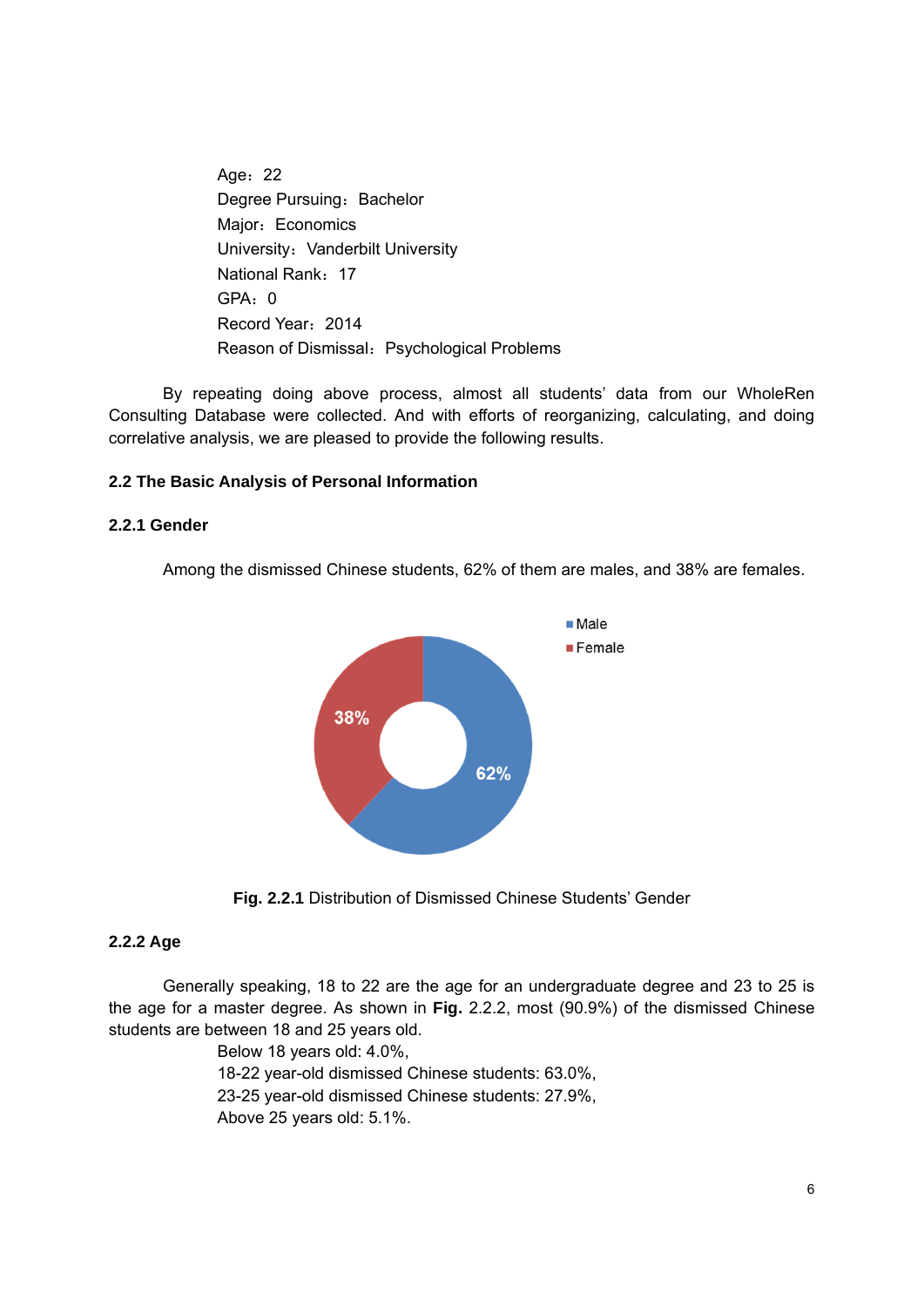

**Fig. 2.2.2** Distribution of Dismissed Chinese Students' Age

# **2.2.3 National Rank of the University**

 Generally speaking, almost all schools will give probation to those students with low GPA. For an instance, undergraduates and graduates are required to get 2.0 GPA and 3.0 GPA standard respectively in order to register next semester. If those students still cannot improve their GPA in the next semester, they will be dismissed.

In this survey, 71.7% of dismissed Chinese students are from Top 100 American universities. It means that students need higher GPA to accomplish their degrees from high national rank universities.



**Fig. 2.2.3** Distribution of Universities' National Rank

**<sup>2.2.4</sup> Degree Pursuing**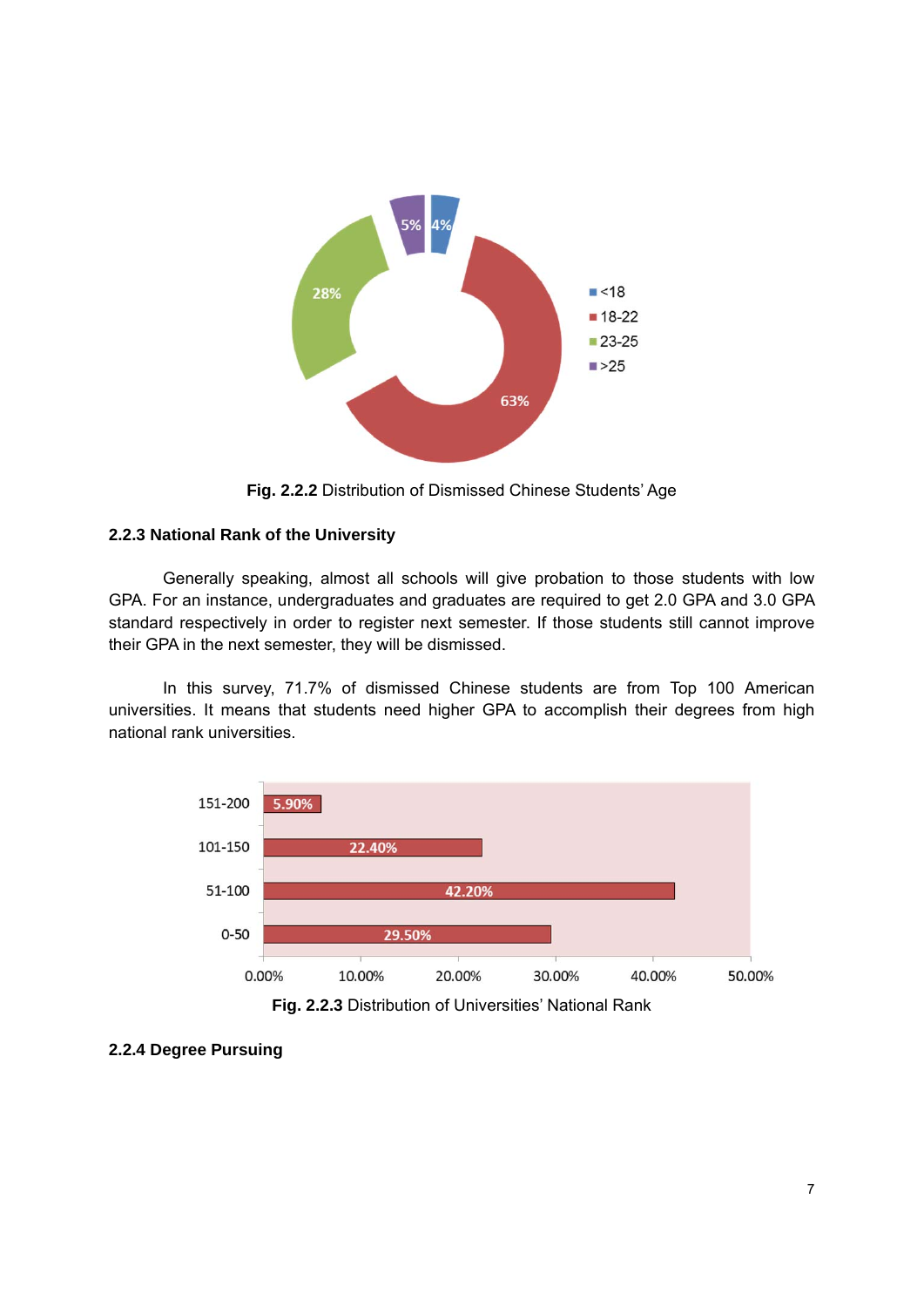Like the conclusion made by the last White Paper, most samples (79.4%) are from bachelor programs and master programs, which is consistent with the age distribution above. As for this survey, each group takes up to the following percentage:



**Fig. 2.2.4** Distribution of Dismissed Chinese Students' Pursuing Degree

# **2.2.5 Major**

 Among the surveyed dismissed Chinese students, more than half are majored at Sciences and Engineering (34.7%) or Economics (31.7%).

In order to describe every possible major in the collection, majors like Pre-major and General Studies are added. Pre-major means that the student is enrolled by a program, but still needs to finish an English as a Second Language course or program. General studies refer to the freshman who does not study in any major so far.



**Fig. 2.2.5** Distribution of Dismissed Students' Major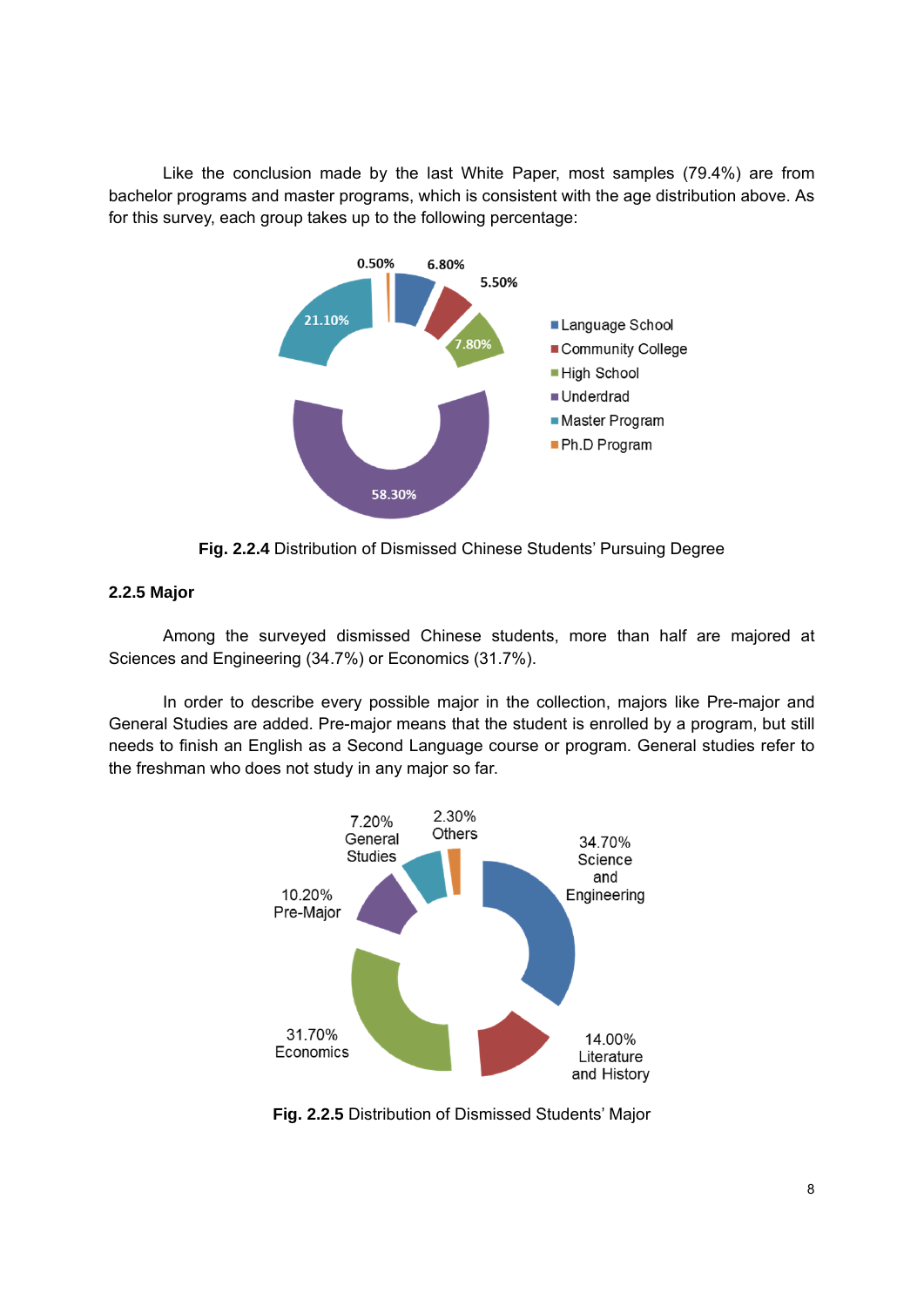#### **2.2.6 GPA**

 Because every school has its own standard to dismiss students, we adopt a general standard for this survey: 2.0 GPA for undergraduates and 3.0 GPA for graduates.



**Fig. 2.2.6** Distribution of Dismissed Chinese Students' GPA

 As shown in **Fig.** 2.2.6, more than half of sample Chinese undergraduates and graduates were dismissed due to low GPA problem, which are 65.9% and 75.8% respectively. Obviously, this is a serious problem for students of all ages.

#### **3 Correlative Analysis of Reason of Dismissal**

#### **3.1 Reasons of Dismissal**

 Through collecting and cleaning up the data, we concluded 6 kinds of reasons of dismissal, which are Low GPA (62.1%), Low Attendance (10.9%), Breaking Laws (1.9%), Misbehavior<sup>2</sup> (2.9%), Academic Dishonesty (21.4%), and Psychological Problems (0.7%).

<sup>————————————————————&</sup>lt;br><sup>2</sup> The difference between misbehavior and Breaking laws is that the former happens in the campus and there is no need for legal sanction.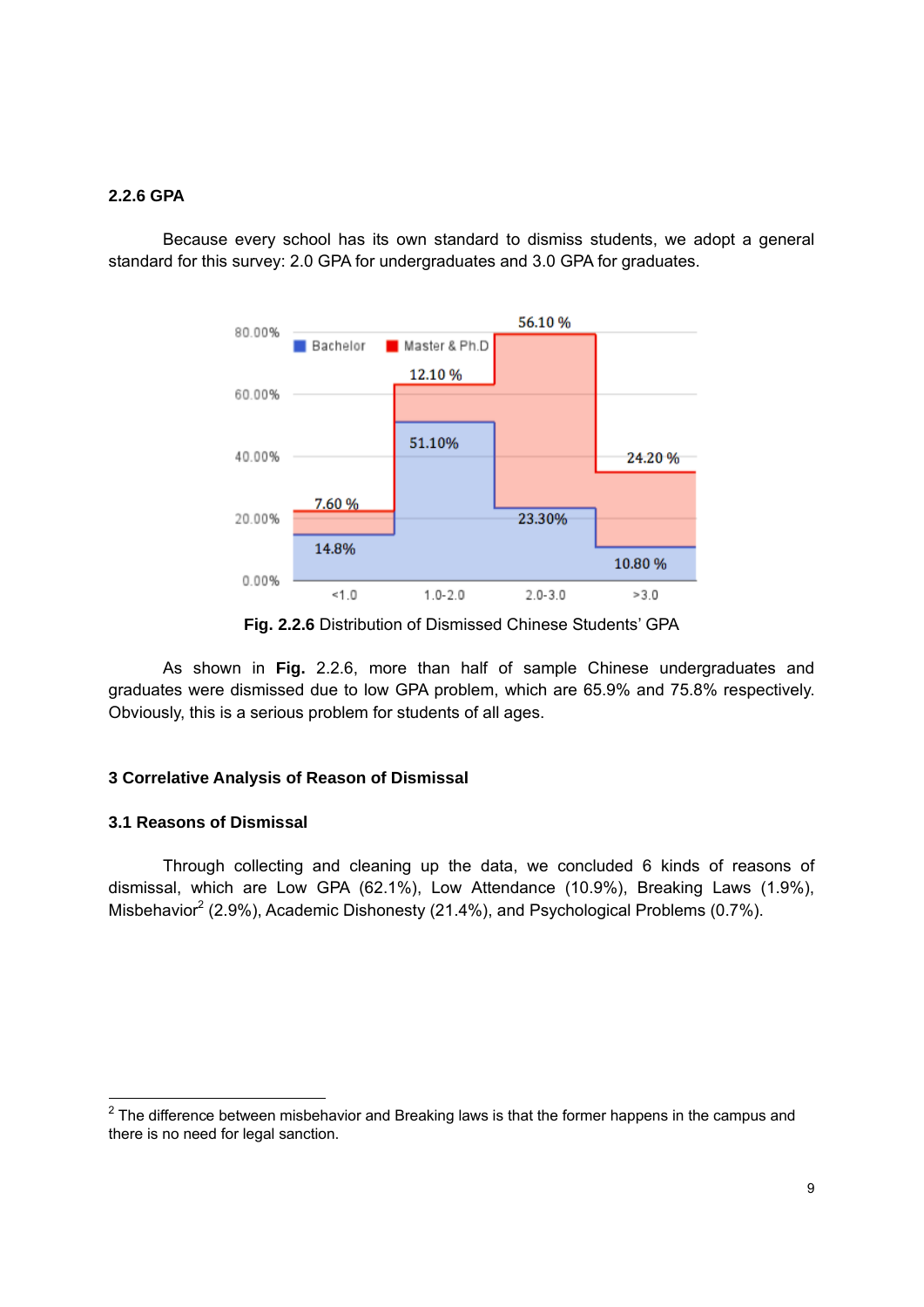

**Fig. 3.1** Distribution of Reasons of Dismissal

 **Low GPA** may occur when the student cannot adopt totally different environment or learning method. Some of them might never live far away from home, and therefore, without parents' care and supervise, they will easily lack self-restraint on their studies and lives. Take an instance, in 2.1: An Example of Collecting Data, H earned high GPA from China's Top 3 university, while was dismissed in the U.S. because of the depressive symptoms. There is another example:

> Name: W (alias) Gender: Female Born Year: 1991 Age: 23 Degree Pursuing: Bachelor Major: Economics University: Lehigh University National Rank: 41 GPA:2.5 Record Year:2014 Reason of Dismissal: Low GPA

It is reported that W's diligent impressed her advisor. Although she made great efforts to study, she failed to gain high scores.

 **Low attendance** normally occurs on those teenagers who are addicted to playing computer games or get used to skipping classes. They might grow up with parents' care and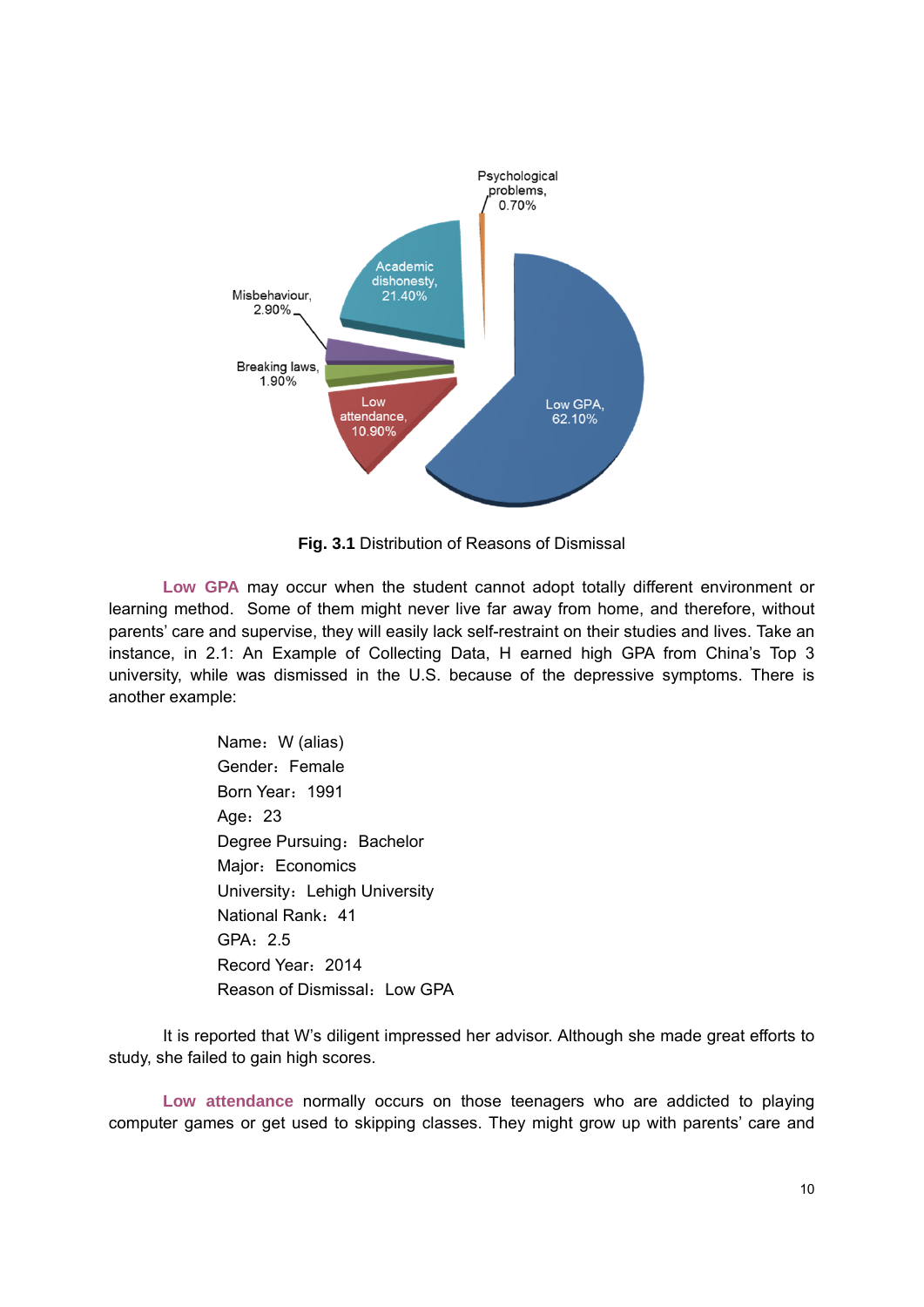control. After coming to America and living by themselves, they cannot control themselves but spend too much time on entertainment. Otherwise, there are some other effects that lead to dismissal, such as not taking enough courses to maintain F1 status.

**Breaking laws** cases include the following examples: sexual assault, violate the traffic regulations, take guns illegally, involve in criminal case, take drugs or smoke under legal age, hide smoke or alcohol, use other's social security number and violate the privacy, stealing, and i-20 issue due to postponing the graduation.

**Misbehavior** covers the cases that students who have poor classroom performance, fight, or be accused of physical threats may be expelled. There is an example. C (alias) quarreled with his Brazil roommate while cooking supper, carrying a knife in his hand. And this roommate accused him of physical threat and got him expelled.

**Academic dishonesty** is a significant issue among Chinese students. Students are required to finish the assignments independently, and make citations if they refer someone else's works. However, Chinese students are not generally accustomed to this and do not pay sufficient attention to citation. Apart from the significant citation issue, the dismissed Chinese students also did: cheat in examinations or help others cheating, take a course or examination for an absent friend, make fake grades or professor's signature, or reserve last examination papers.

**Psychological issues** deal with the cases that are caused by high pressure from accustoming the way of learning and life style in America.

#### **3.2 Comprehensive Correlative Analysis of Reason of Dismissal**

#### **3.2.1 Correlative Analysis of Reason of Dismissal and Gender**

 As mentioned in **Part 3.1: Reasons of Dismissal**, the most possible reason for Chinese students to be expelled is **Low GPA**. As shown in **Fig.** 3.2.1, there are much more expelled male Chinese students than female ones because of Low GPA, which reaches (40.6%, 18.8%). Also, the similar situation that the number of dismissed male exceeds female's exists upon the expel cases of **Misbehavior** and **Breaking Laws**, at (3.4%, 0.3%) and (3.1%, 0) respectively. It may be male's low self-restraint that contributes to the above high dismissal rate.

 In the following reasons of dismissal, amounts of dismissed male and female Chinese students are similar: **Academic Dishonesty** at (10.6%, 11.6%) and **Low Attendance** at (5.5%, 5.5%). It's worth noting, that these two reasons are the next highest reasons of Chinese student being expelled by American schools.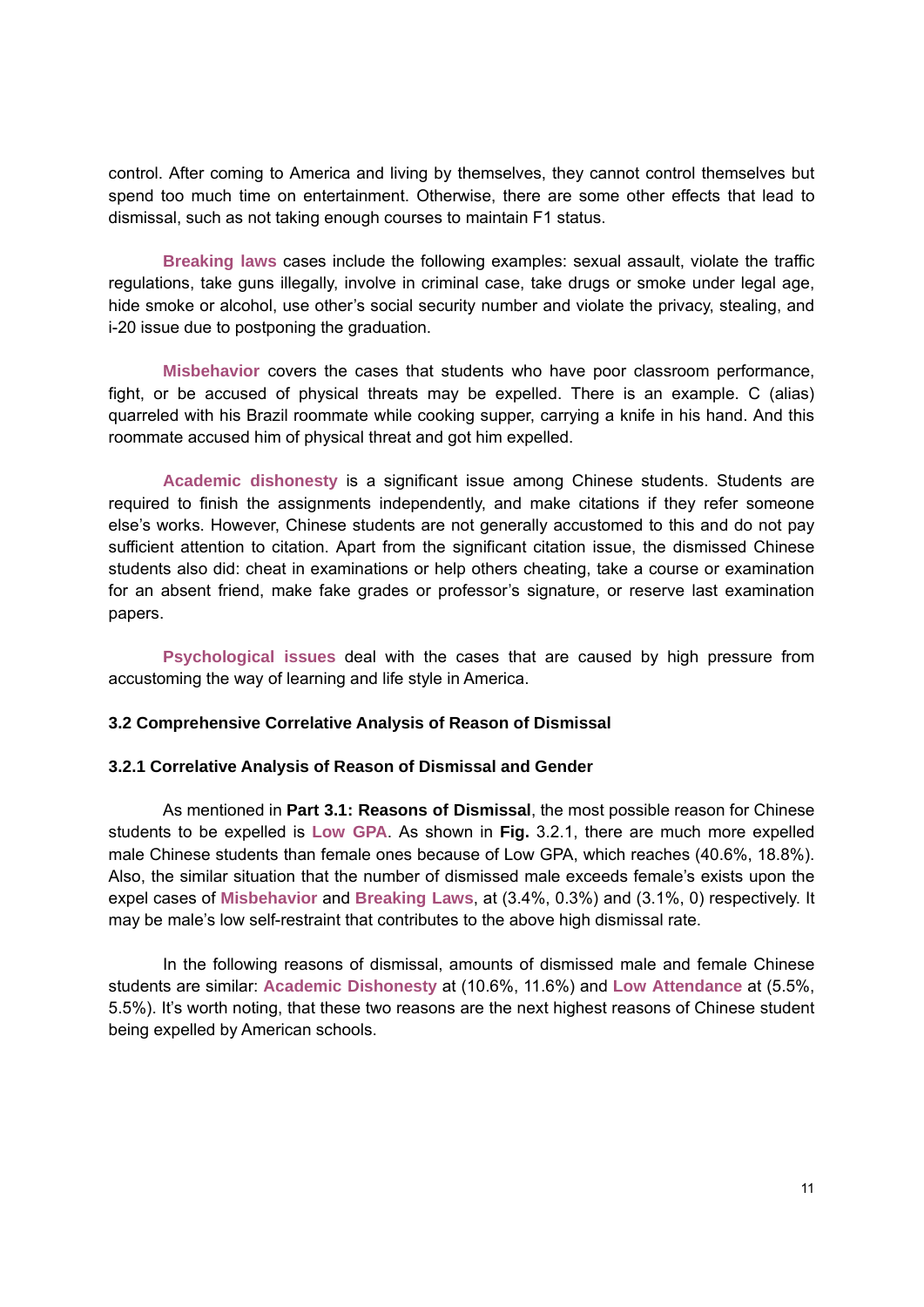

**Fig. 3.2.1** Distribution of Reasons of Dismissal and Students' Gender

# **3.2.2 Correlative Analysis of Reason of Dismissal and Age**

As shown in **Fig.** 3.2.2, each age section has feature:

There are ⅔ under 18-year-old students are expelled due to **Misbehavior** and **Low GPA**.

As for most above-18-year-old students, **Low GPA**, **Academic Dishonesty** follows are the most likely reasons of dismissal.



**Fig. 3.2.2** Distribution of Reasons of Dismissal and Students' Age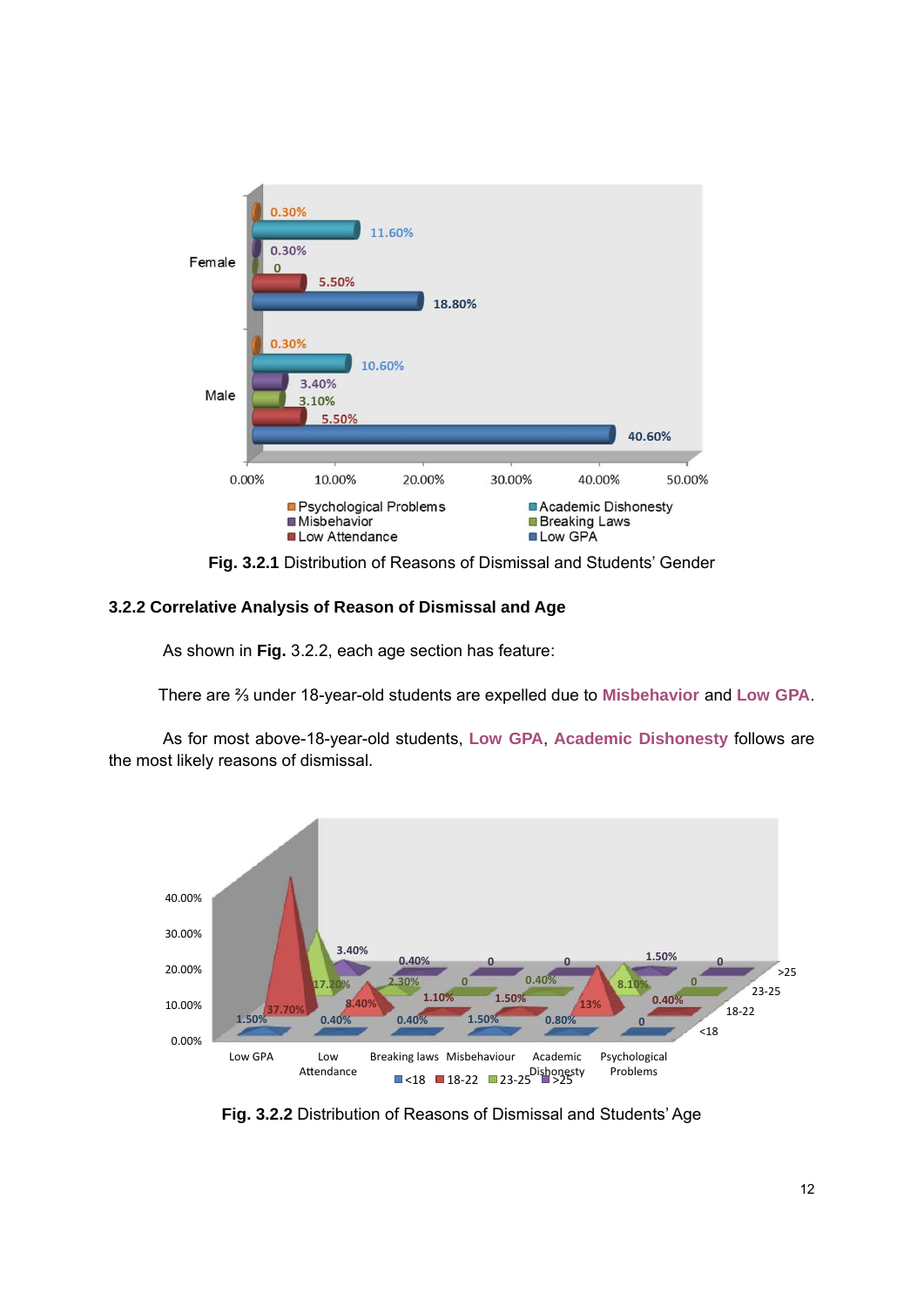As a small conclusion in this section, **Low GPA** is the most "popular" reason for Chinese student getting expelled by American schools. And other two reasons follow: **Misbehavior** for young Chinese, and **Academic Dishonesty** for elder ones.

 Based upon WholeRen's professionals' experience of dealing with dismissed students' cases, it is no difficult to guess that some teenagers may misbehave because of:

lack self-discipline;

not good at acclimating new environment;

being too shy to communicate with Foreigners.

As elder students, who are dismissed for the reason of Academic Dishonesty, may:

 be not aware of citing; do not pay enough attention to cite; cannot tell whether to cite or not because of being unfamiliar with citation.

Thus, it can be seen that Chinese academic atmosphere is not as rigorous as that in the United States.

# **3.2.3 Correlative Analysis of Reason of Dismissal and National Rank**

 In this section, we attempt to discover what is the primary reason of dismissal for universities of different national rank. With this answer, Chinese students can rise vigilant and prevent themselves from being expelled.

 As **Fig.** 3.2.3 revealing, Top 200 schools pay close attention to students' GPA and Academic Honesty. Therefore, the rate of Low GPA case is significantly high in the school of ranking 50 to 100. But Academic Dishonesty problem does not appear in the school of ranking 150 to 200.

#### **3.2.4 Correlative Analysis of Reason of Dismissal and Degree Pursuing**

**Fig.** 3.2.4 reveals several pinnacles of expelling reasons among ESLs, Community Colleges, High Schools, Undergraduate Programs, Graduate Programs, and Ph.D. Programs:

> ESL - Low Attendance; Community College - Low GPA; High Schools - Low GPA; Undergraduate and Graduate Program – Low GPA and Academic Dishonesty.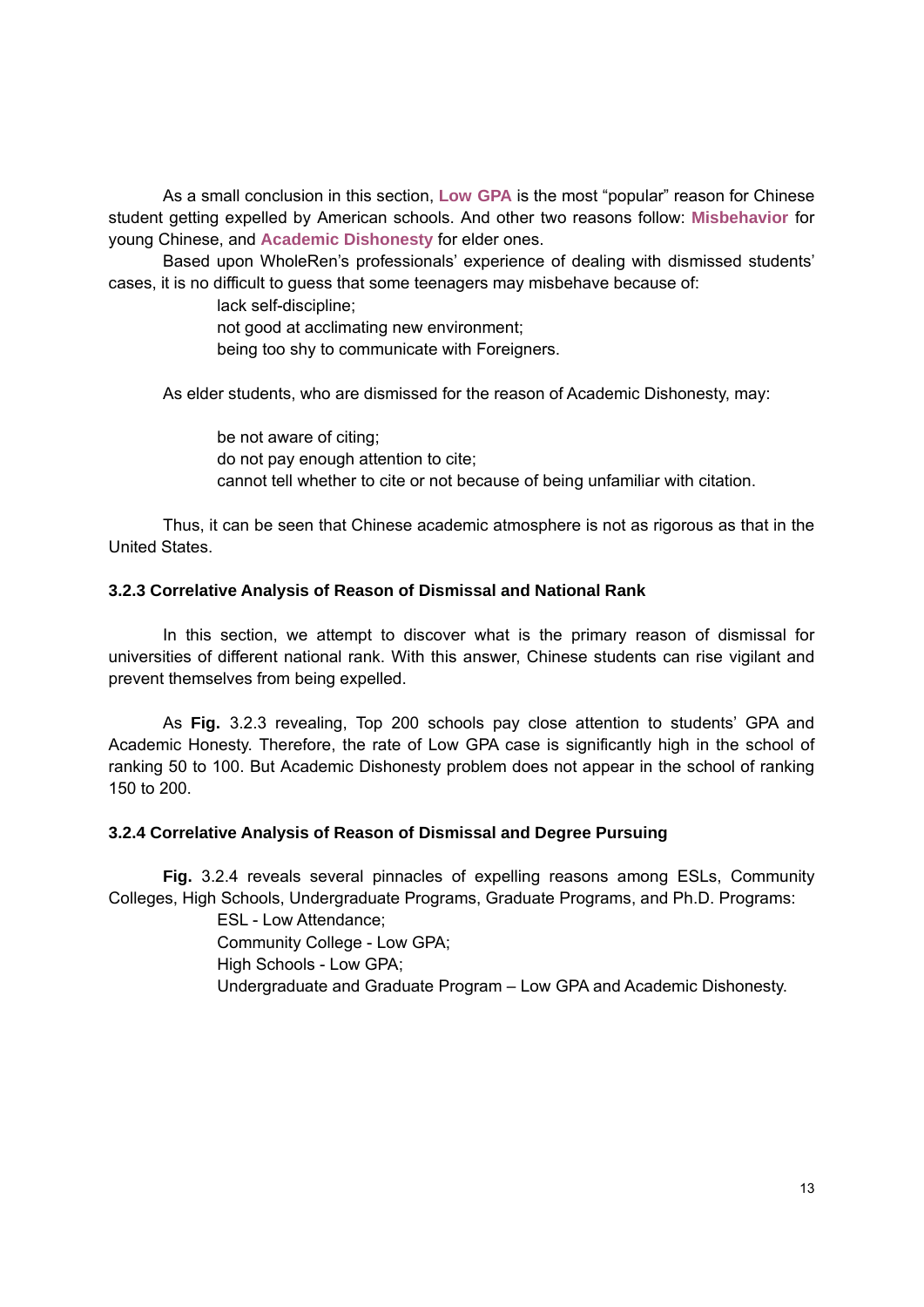

**Fig. 3.2.3** Distribution of Reasons of Dismissal and Schools' National Rank



**3.2.5 Correlative Analysis of Reason of Dismissal and Major**

**Fig.** 3.2.5.1 demonstrates an order of "most dangerous major" in the United States: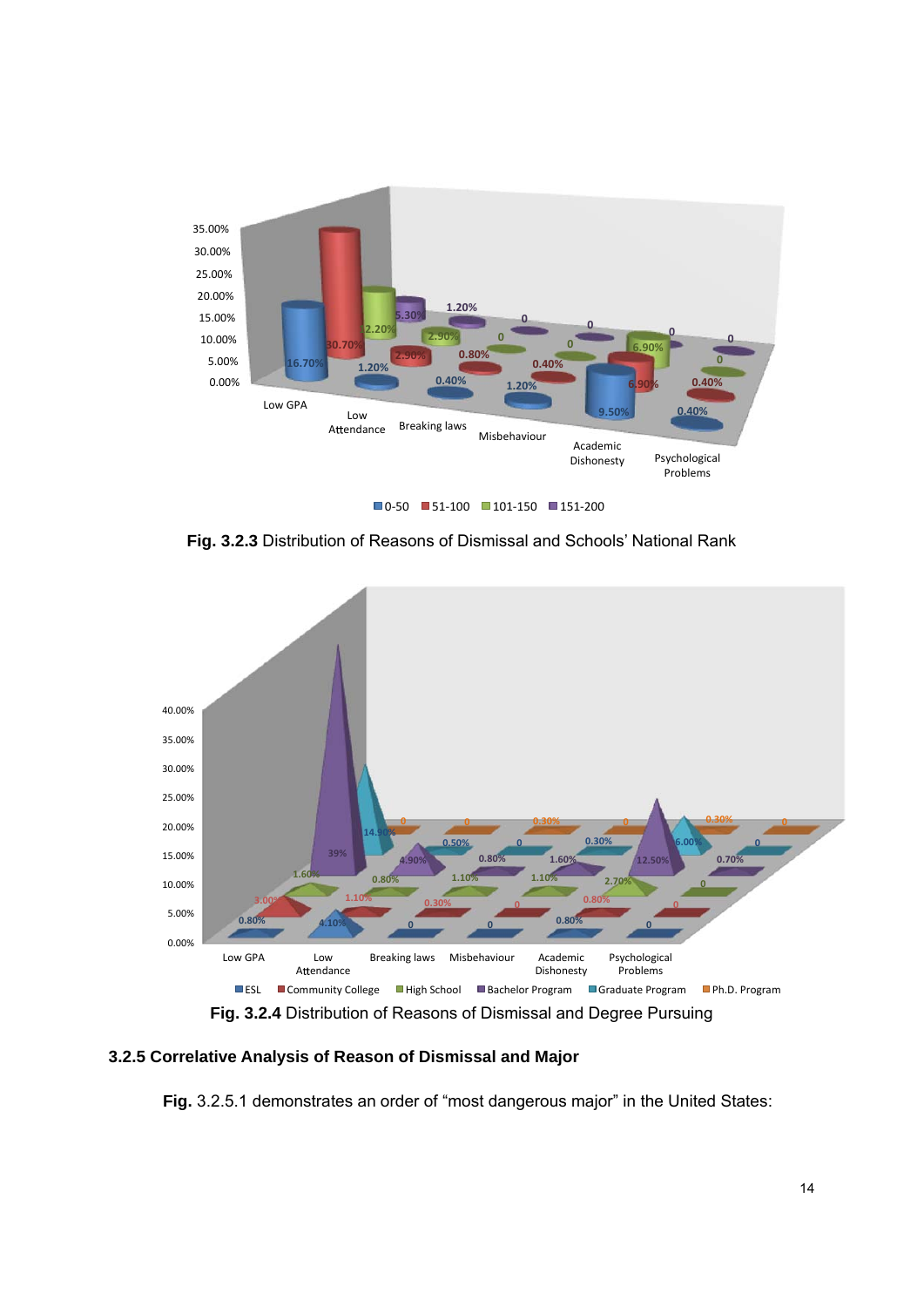Sciences and engineering (35.7%) > Economics (31.5%) > Literature and History  $(14.4\%)$  > Pre-major  $(9.6\%)$  > General Studies  $(6.4\%)$  > Others  $(2.4\%)$ 



**Fig. 3.2.5.1** Distribution of Reasons of Dismissal and Major

As already known from above Fig that two majors, Sciences and Engineering and Economics, are the most possibly dismissed majors, **Fig.** 3.2.5.2 shows the percentage of dismissed Chinese males and females in these majors: Sci. at (26.2%, 10.2%) and Eco. at (17.4%, 12.8%). What worth mentioning is that there is no such difference between the numbers of expelled Chinese females and males in Economics major as those majored at Sciences and engineering. So we suspect that it is because the major of Economics is so popular in China. Chinese parents help their children choose popular major but do not consider their interests, traits, etc.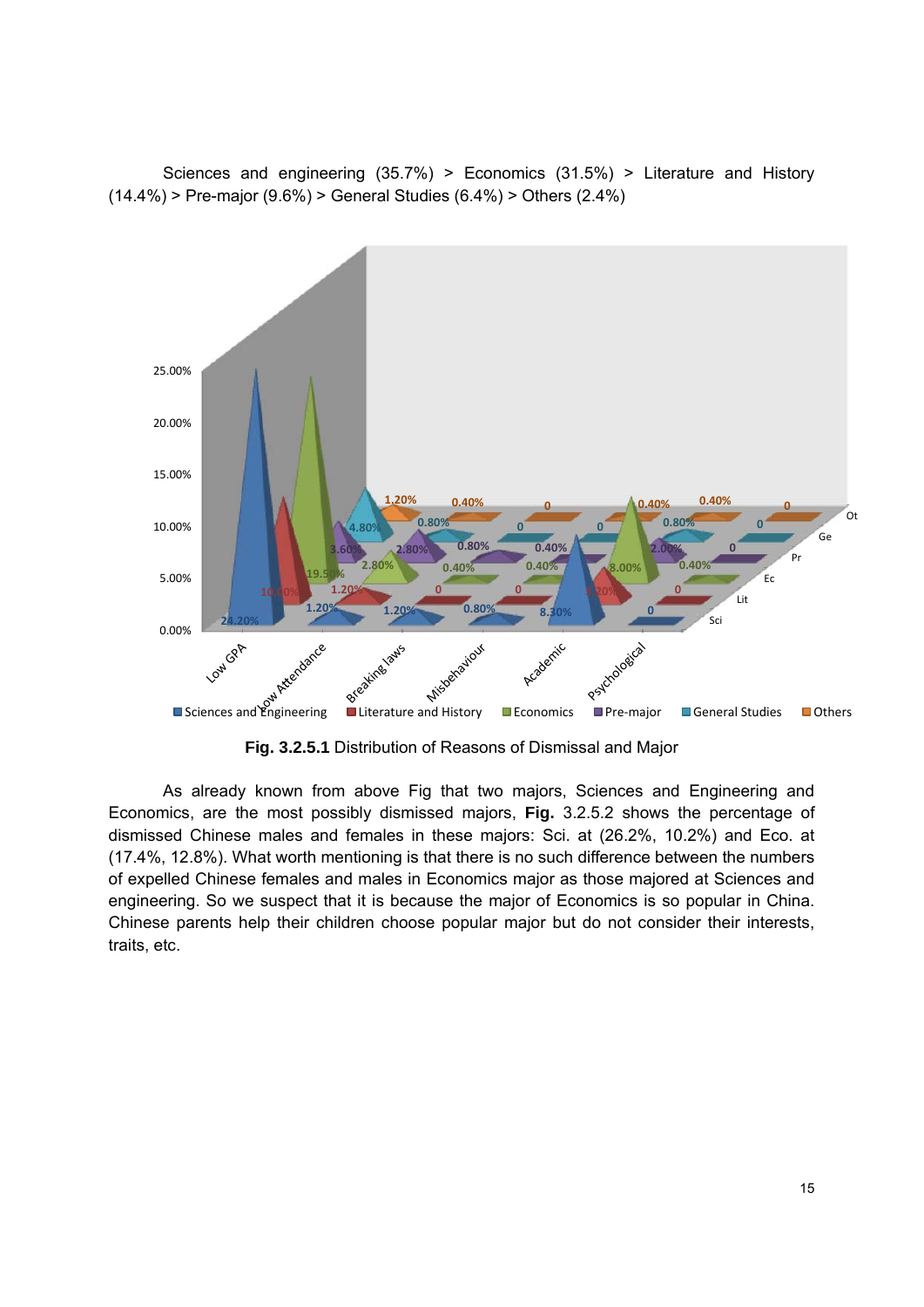

#### **3.3 Characteristics of Dismissed Chinese Students**

 While collecting data from WholeRen Consulting Database, we notice that the number of expelled Chinese male exceeds females at 62:38 (1.6 times). Based upon this fact, we conclude other features that probably lead Chinese male to be expelled: 18 to 22 years old, in Top 100 schools' Undergraduate or Graduate Programs, and major at Sciences and engineering or Economics. And they might be dismissed due to Low GPA or Academic Dishonesty.



**Fig. 3.3** Characteristics of Dismissed Chinese Male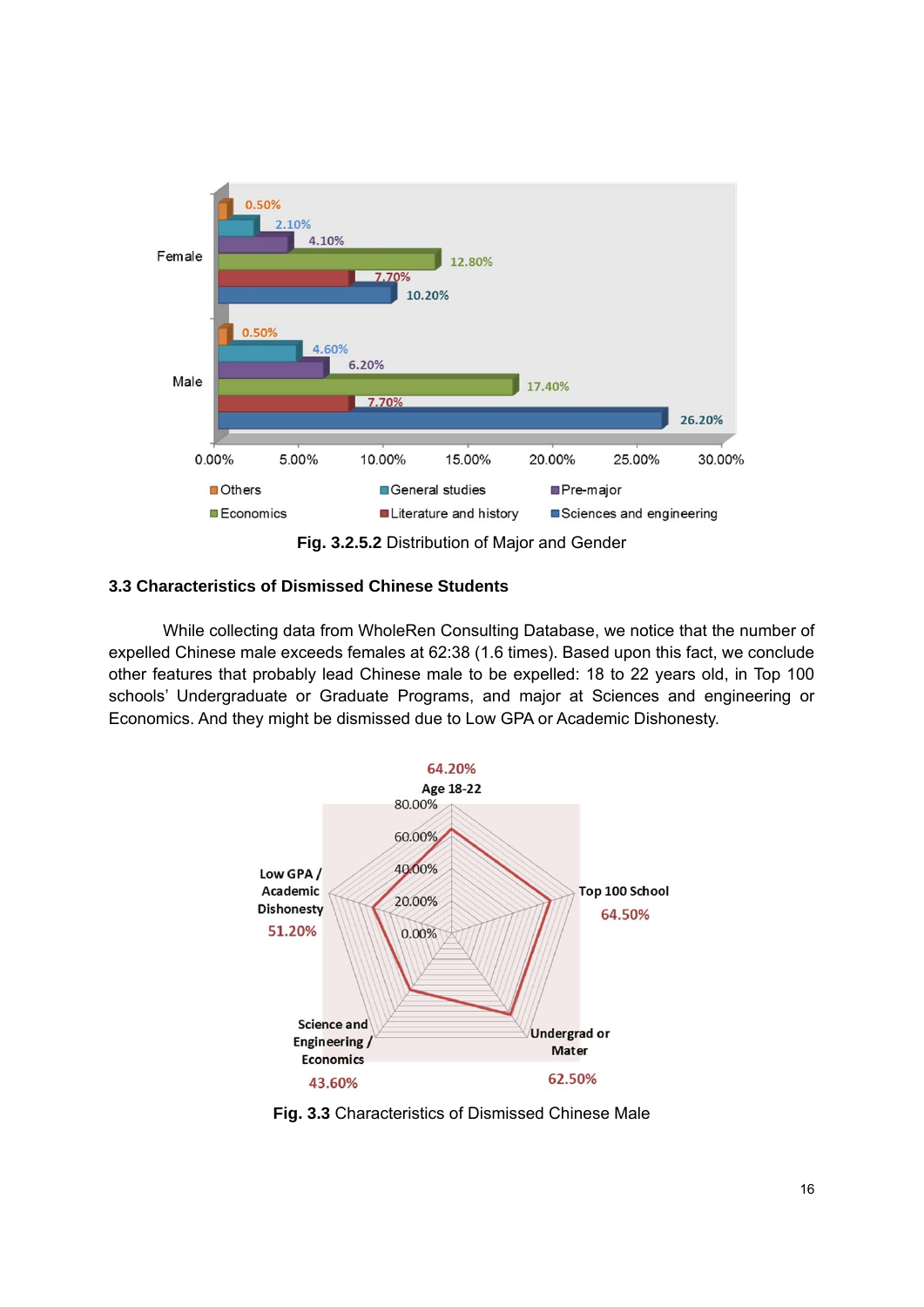#### **3.4 Analysis of Reasons to Expel Good Students**

Apart from above conclusion of characteristics of dismissed Chinese male students, there is also a doubt needs to be revolved: why some good students got expelled?

In order to find the group of "good students," we set a standard:

 High school students whose GPA is above 2.0, Undergraduates whose GPA is above 3.0, Graduates and Ph.D. whose GPA is 3.5.

The number of this group reaches 8.5% of total samples. And as **Fig.** 3.4 showing, more than half (78.4%) got expelled because of Academic Dishonesty. This confirms the conclusion that was made in section 3.2.2: "It can be seen that Chinese academic atmosphere is not as rigorous as that in the United States. Chinese education system does not emphasize a lot on respecting others' intelligence outcome."



**Fig. 3.4** Distribution of Reasons to Expel Good Students

# **4. Conclusion and Suggestion**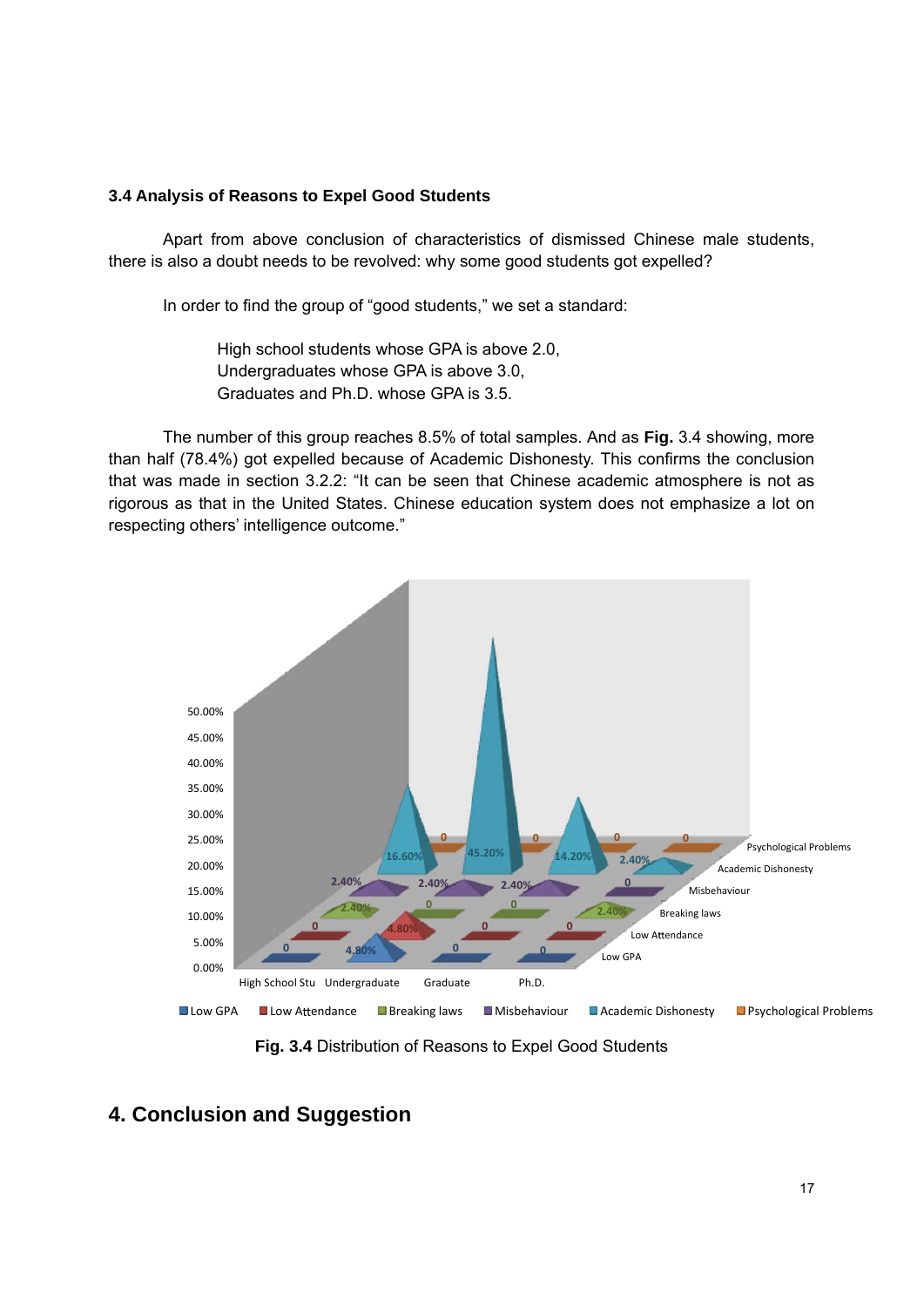# **4.1 Case Study of Emergency Services**

【Emergency Case Study】

Name: L (alias) Gender: Female Degree Pursuing: High School GPA: 3.87

Background: This student will graduate from high school very soon, and have already received the admission offer from NYU. In the final exam, this student got full score because she was well prepared for the exam and found some past exam resources online. However, this was considered as cheating in the exam and the school might withdraw the units.

# 【Result】

With the coordination of WholeRen Education, this student can go back to China and take the official online course at home. After finishing the online course, the school will mail her the graduate certification. This student successfully completed the online course. The problem was solved. L finally entered NYU and began her undergraduate study.

During this procedure, it is worth noticing that Chinese schools and American schools treat cheating or other misbehavior differently. A Chinese student will never think of such a condition that doing well preparation and getting full scores in the exam may be considered as cheating in the United States. This culture gap is not paid attention to by most of the Chinese students in US. Once those problems happen, they do not know the proper action or treatment. This situation will make many problems more urgent and serious.

Based on the analysis, 69.1% students who come to WholeRen Education for help have already gotten the final expelling decision. However, 30.9% students come to WholeRen before that final decision, and this action will give students more time and flexibility to handle such a problem.

# **4.2 Suggestions for Schools and Parents**

Because of generation gap, parents and school staff sometimes do not understand the students. This may make students rebellious and get situation worse. Plus, based on fact that Chinese students going abroad are younger in recent years, it becomes much more urgent to provide guidance for overseas Chinese students in various majors at different ages.

Therefore, the following suggestions are put forward by WholeRen Education to schools and parents: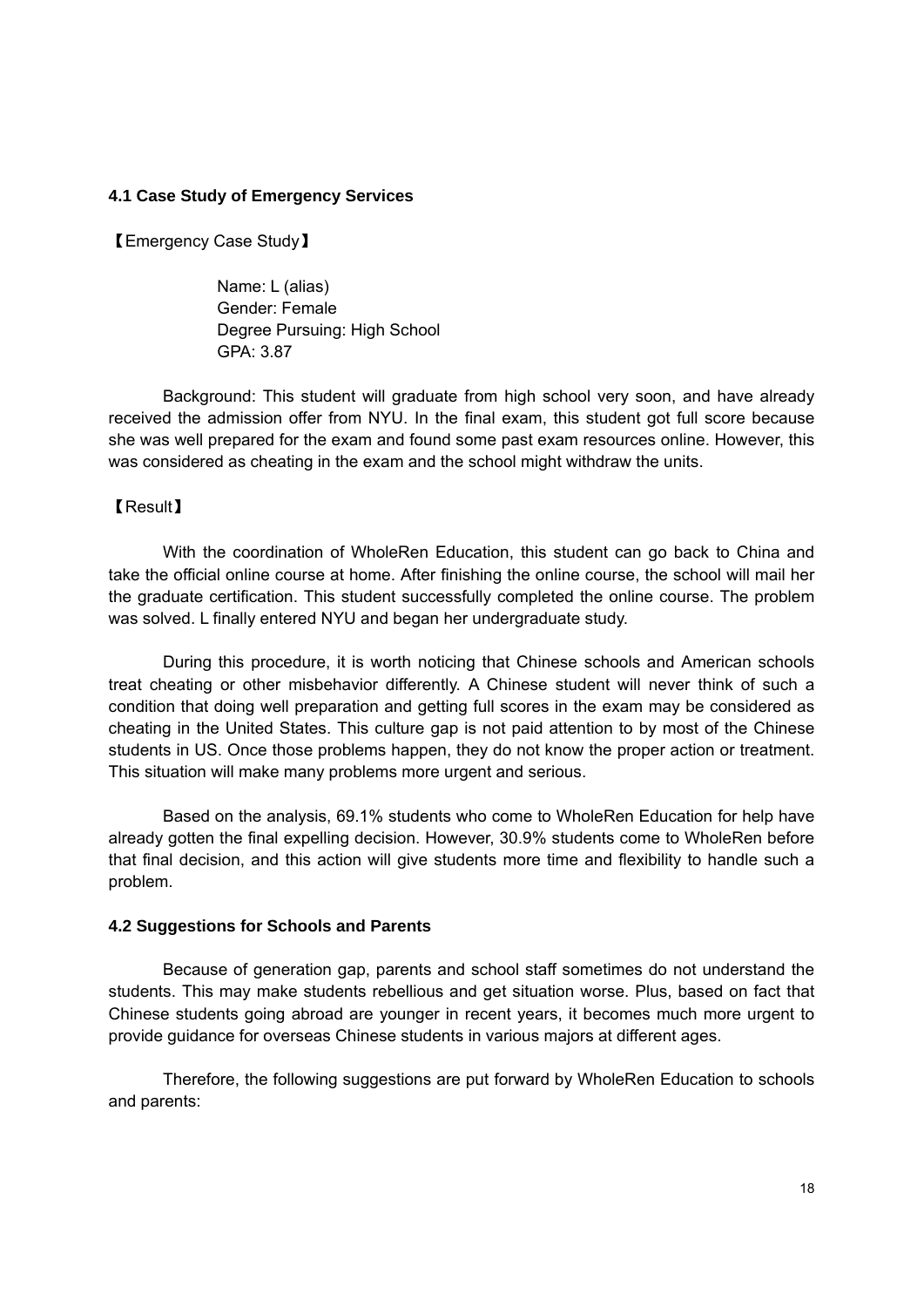1) Emphasizing finishing homework and examination independently, and writing reference if it refers to someone else's intelligence outcome.

2) For students who are studying in high school and community college, the essence of attendance should be emphasized.

3) For teenagers who do not have enough self-restraint, parents should pay close attention upon their studies and daily lives.

4) As for children who are relying on parents heavily, families should adopt every possible communicating tools, such as FaceTime and international phone calls, to talk about daily happenings and make strong emotional connection. What is more, parents should encourage children to go out and make as many friends as possible.

5) A suitable major is much better than a popular major. Parents and school staff should help students to choose what they are really interested in, but not the most popular major in current trend.

6) As for emergent issues, parents and students should take proper actions and pay attention as early as possible, in order to obtain ideal results. As far as concerned, they should turn to professionals for helps immediately.

WholeRen Education, LLC has helped over one thousand students in avoiding or solving their emergency issue, and brought them back to the right track of studies and lives, based on our insight of the U.S. education system from the point of view of Chinese students. WholeRen will assist students and parents in avoiding academic issues, and protecting the legal rights and interests of students.

From our experience of advising these students, the best time to intervene is when these Chinese students receive their first academic warning or, better yet, before the warning. Also, both academic and psychological counseling can help these students get back on track academic academically.

# **Reference**

[1]. China Education Online. (2014). Study abroad trend report for 2014. Retrieved from http://www.eol.cn/html/lx/2014baogao/content.html

[2]. WholeRen Education. (2014). 留美不等于毕业,学籍要保护. Retrieved from http://www.wholeren.com/study-in-usa/post.php?p=9004/

[3]. WholeRen Education. (2014). 留美的学业风险和有效规避. Retrieved from

http://www.wholeren.com/study-in-usa/post.php?p=8998/